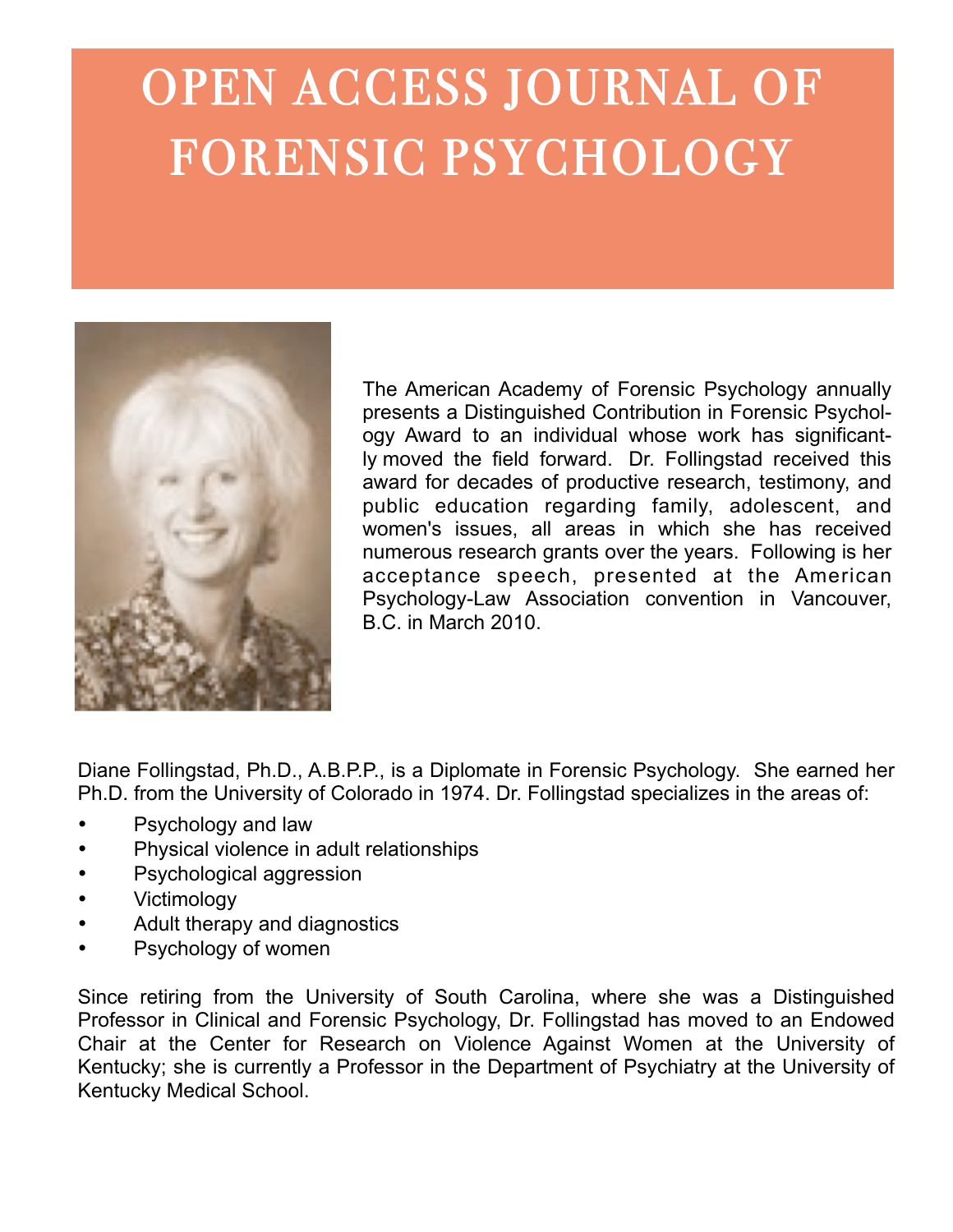## **Increasing Complexity: Resisting Simplification in Forensic Psychology**

Diane Follingstad, Ph.D., Department of Psychiatry, University of Kentucky Medical School, Lexington, KY, USA. Email: Follingstad@uky.edu

## **Keywords:** acceptance speech, AAFP, Distinguished Contributions

Thank you very much, Dr. Witt. That was a generous and gracious introduction. To express adequately how honored I feel to receive AAFP's Distinguished Contribution Award would take up all of my time here, I'm afraid.

**!!!!!!!!!!!!!!!!!!!!!!!!!!!!!!!!!!!!!!!!!!!!!!!!!!!!!!!!!!!!!!!!!!**

For almost thirty years now, forensic psychology, and in particular ABFB and APLS, have been my professional home. My teaching, clinical practice, and research have come to center largely around forensic concerns, and people in this room and on that impressive list of past Distinguished Contribution award winners have been my professional models, my professional peers, and my friends. To have been in your company these years has enriched my professional and intellectual life.

With the academic world too often tainted by petty politics, and with the larger field of clinical psychology increasingly reduced, it seems, to a simple-mindedness, you, my forensic psychology compatriots, have been a refuge—an oasis.

That you now place me in the company of the likes of past award winners, as I have said, is beyond an honor. I accept your award gratefully, happily, and, I hope, gracefully.

Now it occurs to me that a person vastly increase her chances of garnering an award such as this simply by being around a long time. You throw enough darts at the target and you're bound to hit the bulls-eye now and then. I would hope that I've hit the target a bit more than "now and then," but there do seem to be some advantages to growing older.

Nice things like getting awards can happen. And you also get to complain.

I would like to say that age brings the privilege of *kvetching*, which is a word that I really like and wish I could claim. But I come from a long line of plain and dour Norwegians and we don't get to *kvetch*. We just complain. And so tonight I'm going to do a bit of Norwegian complaining.

The title of my talk—which isn't very subtle—is "Increasing Complexity: Resisting Simplification in Forensic Psychology," and I realized as I set about trying to figure out what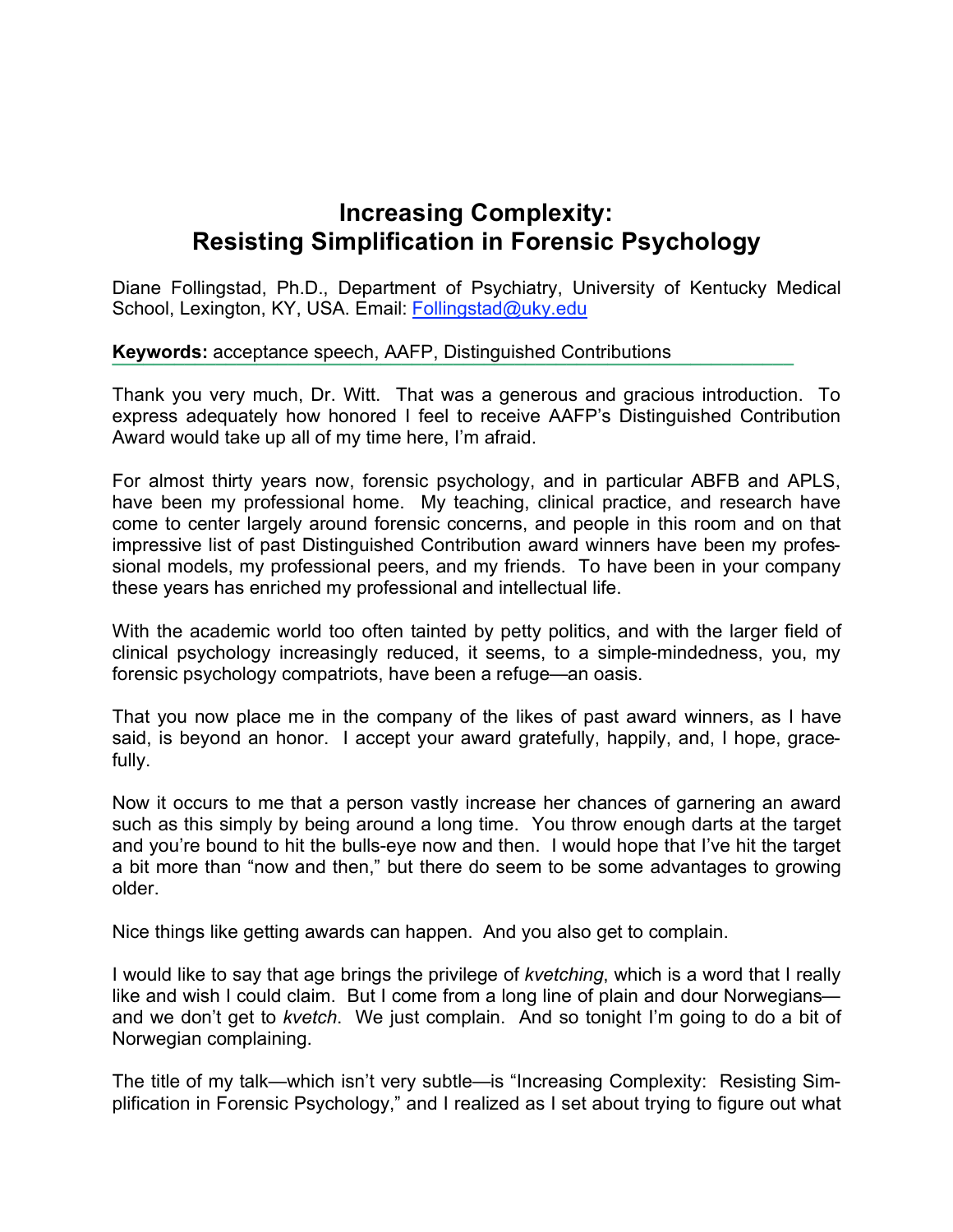I wanted to say, that, at the basis of my complaining, is that I do care about psychology, and I am bothered by the direction it is going.

Probably my frustrations are directed mostly at clinical psychology as a field as well as how clinical psychology has been applied to the forensic arena, and I worry that its changes parallel general trends in the United States, where Americans seem preoccupied with the most mind-numbing things (Survivor, for example), where the capacity for depth and thought has become limited, where there is a feeling of anti-intellectualism, or maybe more simply, as Bob Herbert (not a psychologist) says, we "live in a nitwit age."

But here we are in 2010.

The raw material that is the basic concern of clinical psychology research and practice, that is, human behavior—broadly defined—and its vicissitudes, is inherently ambiguous, as anyone who has ever done evaluations for court or ever given courtroom testimony should know. It's the awareness of that ambiguity that produces a bit of queasiness before we're called to the stand, a little tightening in the stomach.

I remember after having *given* a workshop regarding battered women and self-defense issues, that I felt some consternation because I realized there was no real definition of a "true" battered woman and I figured that would likely be a question directed toward me in court as well as when I conducted such a workshop again, and I briefly believed that there should be a defensible answer. But, if we're honest with ourselves (which is not always useful by the way), we know that the story that we're about to tell to the court has been fashioned this way: We've used imperfect methods (interviews and psychological tests) to assess variables that are difficult to define, let alone measure, in any kind of reliable way.

Our stories often involve conclusions about state of mind, motivation, and intent, as if the intricacies of unconscious experience, the multiplicity of functions served by behavior, and the ambivalent nature of human motivation can be coherently organized and neatly summarized.

If we are wise, we know that this is not so. We take the oath, we take a deep breath, and do the best that we can.

It is the complexity, ambiguity, and elusiveness of human experience that can make clinical and forensic psychology seem, to borrow Janet Malcolm's famous term applied to psychoanalysis, "impossible professions."

But, in my view, the very complexity that sometimes makes clinical and forensic work seem so difficult, is ultimately the thing that makes them disciplines to which it is worth devoting one's intellectual life. Human behavior *is* contradictory, mysterious, conflictual, layered, intricate, and ironic, and it is this complex aspect of people, I will contend, that has led bright minds to professional psychology and still does.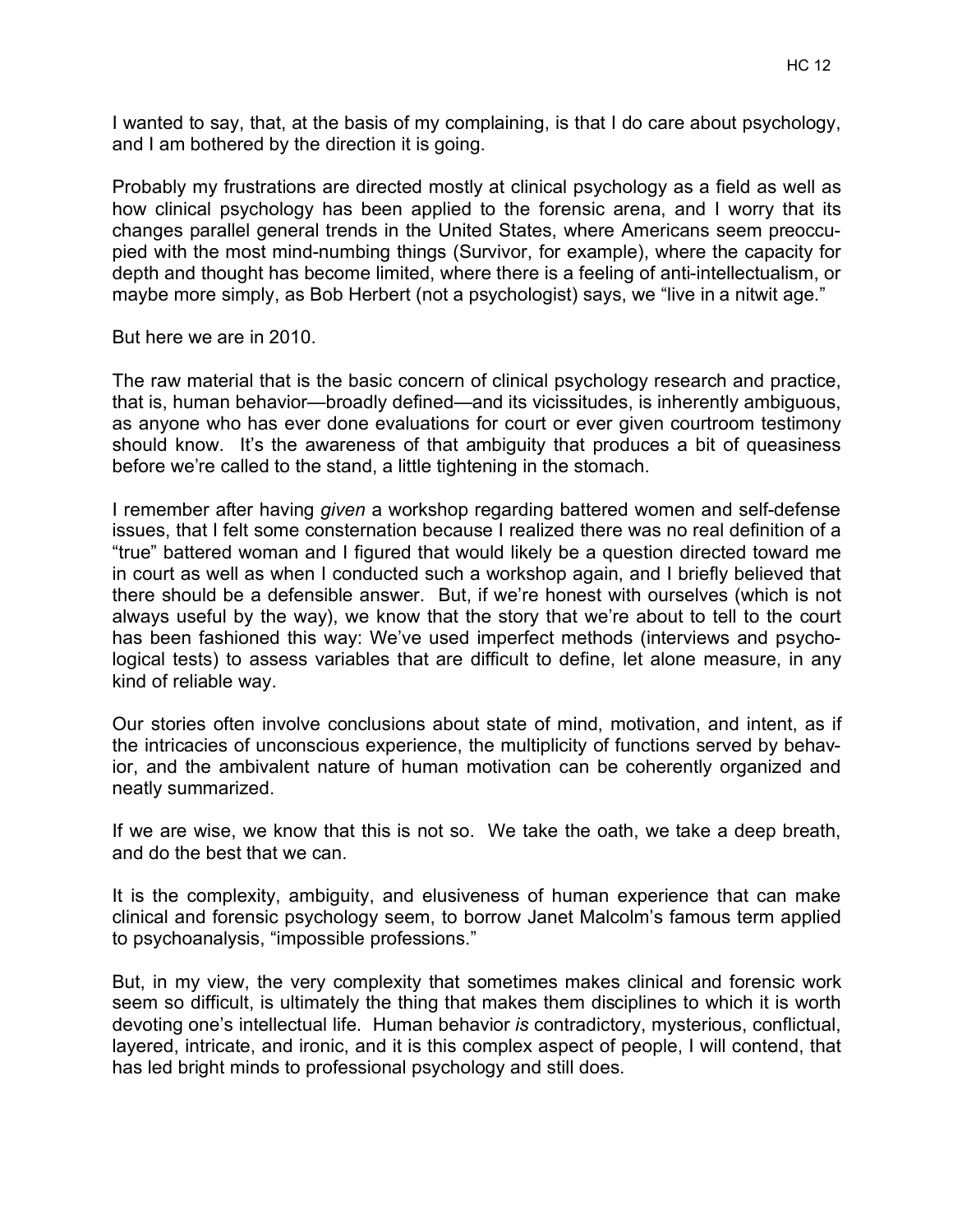So what's my complaint, you ask?

Wherever I look—clinical training, clinical practice, and clinical research—the prevailing trend is in the direction of developing psychological understandings that are rigidly categorical, reductionistic, and excessively simplified. For some time now, I have had this creeping sensation that clinical psychology was simplifying itself into potential meaninglessness.

You are all familiar with the most glaring examples of this trend. Within many universities, clinical training has given way to clinical *research* training where students *intentionally* are given only a cursory exposure to practice. An unnamed clinical program recently reduced assessment courses from three down to one, only requires one psychotherapy practicum, and no course on personality is even offered—their rationale, they say, is to give clinical students more of a chance to take other courses "more pertinent to their training such as epidemiology." EPIDEMIOLOGY???

Psychotherapy and psychodiagnostics, the backbone of clinical psychology practice, have both fallen quite far from the lofty perch that they occupied in the 1960s and 70s. The energy behind psychotherapy theory back then is something our current students can never relate to—Fritz Perls, Carl Rogers, Albert Ellis—these guys were like rock stars; Virginia Satir, Sal Minuchin, and Carl Whitaker were writing about family therapy and a new way of looking at pathology; and there were real advances in psychoanalytic theory, especially applied to the understanding of patients with severe character pathology and to hospital treatment. You look around in 2010 and all of that is just a distant memory.

It's hard to believe today that we were once excited about psychotherapy and assessment, that these clinical skills were what used to bring almost everyone to clinical psychology. But now, the reduced emphasis on clinical skills is fostered by professors with little clinical experience themselves (who ironically also do the "clinical" supervision), and who actually are, too frequently, even anti-practice. Then, these graduate students, who are untrained in the applied skills, go on to do research on aspects of human behavior about which they cannot formulate pertinent research questions.

Clinical training, both in the applied and research ends, is more and more a sad example of the blind leading the blind. No wonder manualized treatments have become so popular within the university (they must feel like a veritable life raft) and no wonder that clinical research questions seem increasingly superficial. No one knows enough to know what to ask. The curiosity that propelled many of our graduate students to psychology in the first place frequently is crushed by this kind of training regimen.

The practice sector—and again, I know I am preaching to the choir here—has fared little better and there are many reasons for this. The pernicious influence of the insurance industry has been analyzed to death, but to little avail. At the policy level, mental-health treatment is dictated by MBAs while untrained staff run the enforcement and insurance claims process. Consequently, we get psychological "treatments" aimed at symptom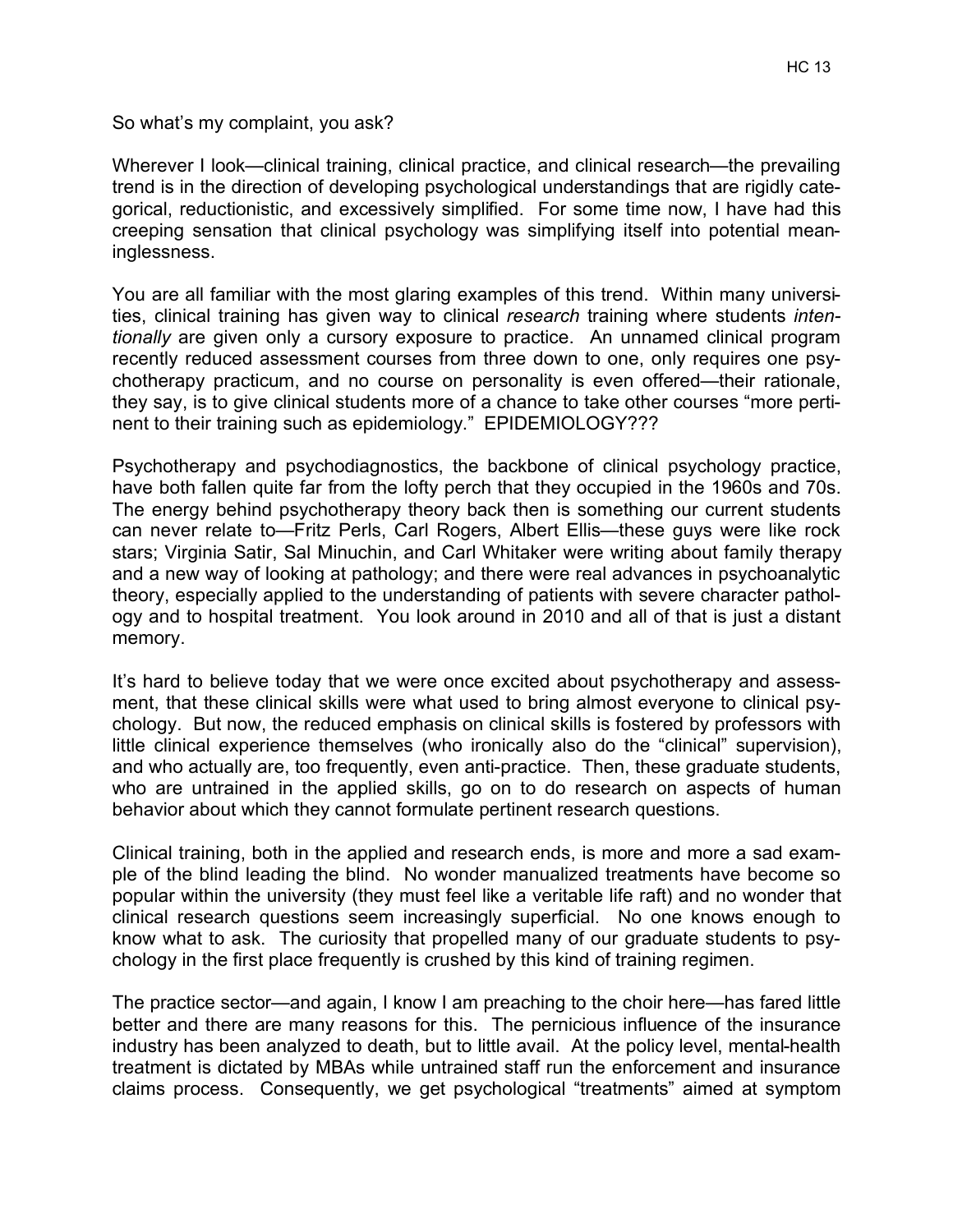reduction with little regard for the *persons* who are seeking treatment. A giant shift in treatment modalities has turned individuals into diagnostic categories, so that people no longer have personalities—especially because insurance companies won't pay for a person to have a problematic personality.

Increasingly, psychologists, and the culture at large, view psychological problems as *afflictions*, things *separate* from the persons who experience them. This is, in my view, a childlike view of people and behavior. It can be satisfying to lay this sorry state of affairs at the feet of the insurance industry, but while it can be satisfying, it does seem incomplete. Because, the fact is, our own have been at the forefront in peddling simplistic treatment packages aimed at symptom clusters, under the guise of "empirically supported treatments." It is not uncommon to hear colleagues assert that using anything other than the approved list of treatments should be considered *malpractice*.

So we live in a world where the easiest treatments to study make the approved list, and this is a world where students master manualized treatments for depression without the foggiest idea of the nature of depression, and without the basic understanding that knowing that a person is "depressed" tells us very little, if anything, useful about him.

Psychotherapy, *as taught today* within the university, could just as well be provided in a one- to two-year program at the community college. It has become a set of procedures that seem divorced from complex thought and theory.

Simplistic views of human life are also encouraged by our culture in the form of the media pushing us to reduce our extremely complex field to sound bites. I know many psychologists who are willing to try to do this, under the rationale that it's important to get psychology "to the people."

After a Virginia Tech student shot many students and faculty on that campus a couple of years ago, I received a call from a reporter for Newsweek. She asked me to explain, for her article on that tragedy, how a person "just snaps." I quickly told her that I was *not* someone she would want to speak with, because, in generalities and in specifics regarding that young man as the shooter, an analysis would take much time, along with significant amounts of personal knowledge of the man's history, thought processes, relationships, etc., and even then, the question would not likely be answered to an acceptable level of clarity and accuracy.

Just think back to the last time you spoke with a reporter for a half hour and your nuanced and complex answer was badly summarized in one sentence (making you sound just a little smarter than Elmer Fudd). But we also add to the problem by simplifying psychological concepts through cooperating with media to produce, for example, the five-point strategy to handle stress over the holidays.

I will not leave this rant about simplification without commenting on the caving in to financial pressures of university administrations which in turn has reduced scholarship to a business venture in which the value of one's research is gauged by funding dollars.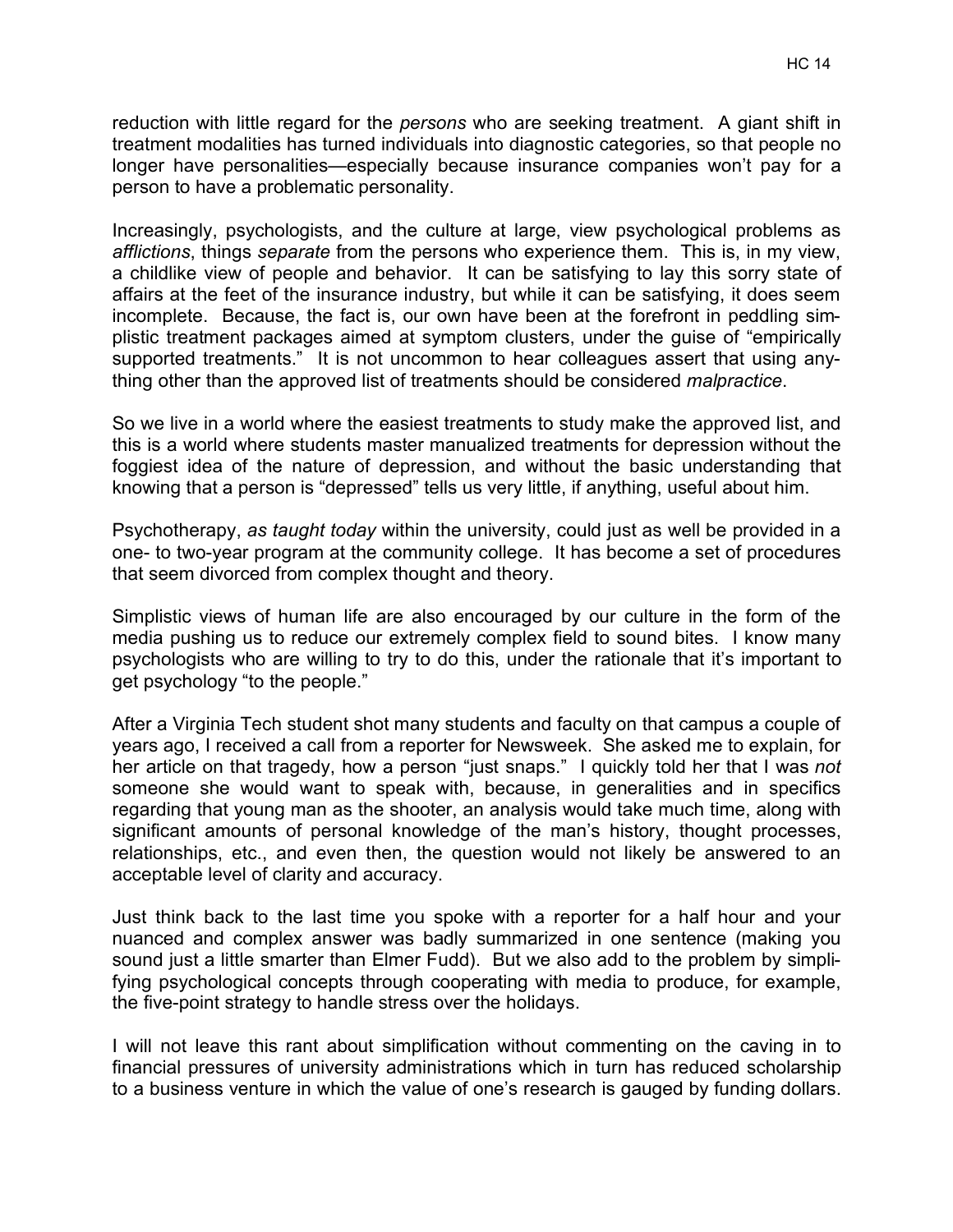Also, down the line, many department chairs moved quickly to adopt this focus, and even faculty, your peers and friends, now determine quality, tenure and promotion of colleagues on the basis of whether they have gotten grant dollars.

How is *this* related to simplification? Well, if you listen carefully, you don't hear many conversations about "are we studying the really important questions?" Rather, they revolve around, "So what's the hot topic now?" or "What are *they* saying will be the new focus for funding?" or "Which areas are the ones on which our university has decided to focus?"

As I left the university where I had spent over 30 years, the designated centers of excellence were announced as: public health (because we know grant funding is still alive and well there), nanotechnology (which no one seemed to be able to define), and automotive technology. If I had stayed on, I planned on moving my research area into the psychology of front-wheel drive.

I have witnessed colleagues with superb records of research treated as second-class citizens because they conducted research in an area that did not require funding, and they were invested in the research questions that guided their program of research. I have seen other faculty tell them that they should buy their own pencils and notepads because they were not bringing money into the department.

 All this, and I have never seen a research study which demonstrated that research done through *funded* grants, compared with unfunded research, resulted in higher quality products, or more thoughtful investigations, or more inspiring notions.

Now, I am aware that some of the forces of simplifications I have trotted out may seem less relevant for forensic psychology except as they touch on the clinical aspects of the field. Forensic psychology, during its existence, has seemed to strive for better educated practitioners, better instrumentation, better psychological explication of legal issues. Even a definition of cognitive complexity by two authors, Elder & Paul, sounded to me like the preamble of the forensic psychology guidelines: "Cognitive complexity, broadly defined, is the ability to absorb, integrate, and make use of multiple perspectives. Individuals using cognitively complex perspectives ask questions, admit uncertainty, examine their own beliefs, tolerate ambiguity, listen carefully, suspend judgments, look for evidence, and adjust opinions when new information becomes available."

But, we must continue to ask: Do our research and instrumentation continue to reflect the inherent complexity of our field?

 How many of you find it imperative to "keep up with the literature" in order to conduct your practice effectively? How many of the research presentations to which we listen are tackling intricate issues in ways that reflect how complex they actually are?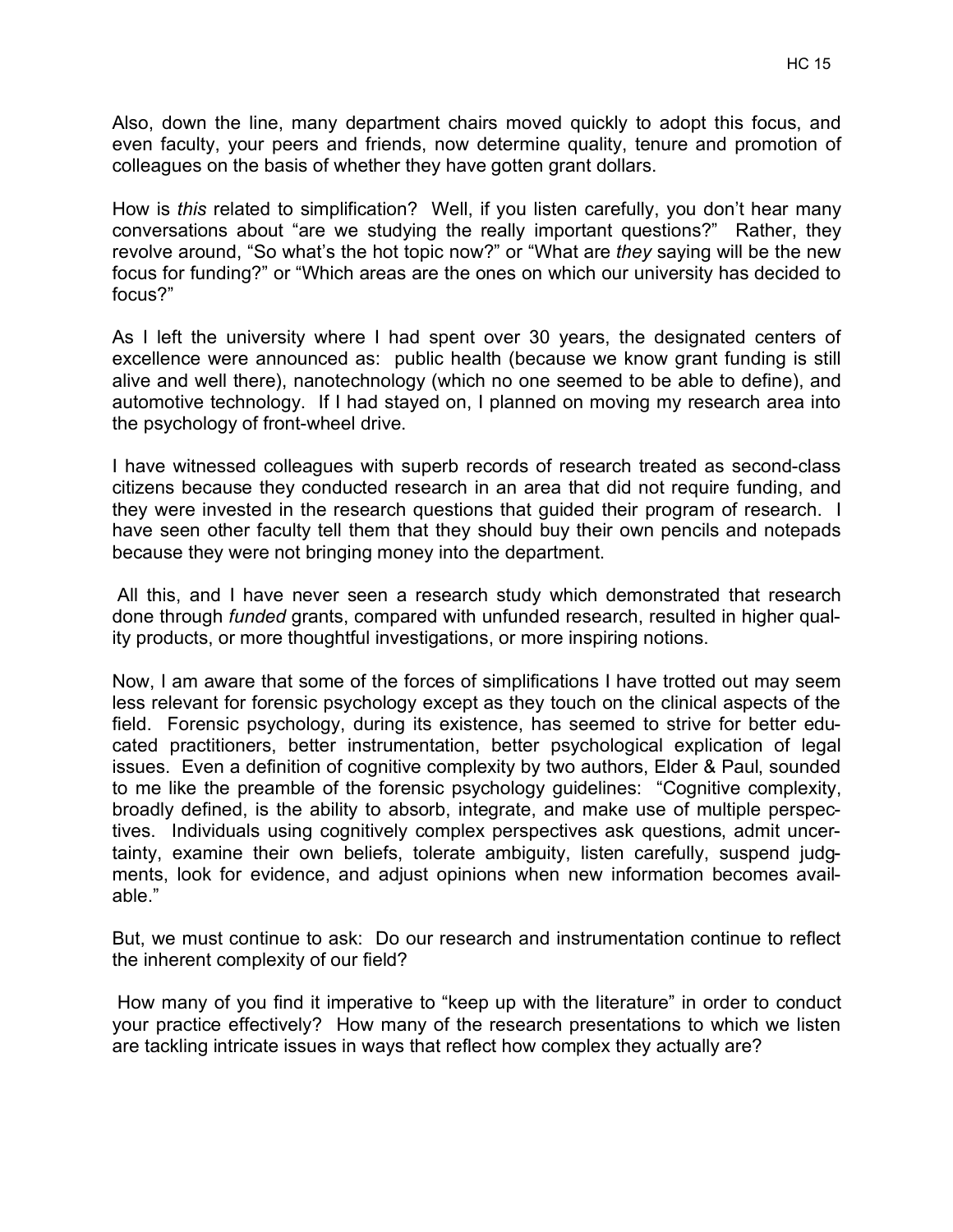Truly significant knowledge in applied psychology seems to accrue at a glacial pace, which is expected. We don't study molecules, we study people, human lives, human suffering.

But have you noticed that we seem to be experiencing a vortex or black-hole phenomenon or some other astrophysical spectacle that is fueled by a need to demonstrate that we are onto the "new" with a corresponding rapid dump of past knowledge?

The rich wisdom of the past is rarely read or consulted (remember you don't want citations before 1990) and it seems that all we can do is live in hope that it will be rediscovered someday. Once in a while, some piece reemerges, attachment and relationship schemas, for example, both psychoanalytic concepts, but, even so, I'm not convinced the current approach to them would be recognized by the original thinkers. Most graduate students are shocked to discover that the origins of these lie within psychoanalytic history, not cognitive behavioral theory. It has been many years since the average clinical student has read even one original article from the vast reservoir of psychoanalytic literature.]

The study of human lives is difficult to do well, and even when done well, our research is only too often, only suggestive. This is simply our cross to bear.

In the vast array of variables that affect human behavior, no one thing is going to account for much of the variance. We live with ambiguity. The problem is, many of us don't live well with ambiguity. We can't tolerate it. We wish for the psychological world to be easily measurable, for there to be linear causality, for phenomena to be reduced to two or three categories. In so doing, we have often become promoters of simplicity.

I think, for example, of the raging popularity of trauma theory over the past twenty years or more. Now, I am not downplaying the impact of physical and psychological trauma, and I've spent much of my own career around the edges of trauma theory, but we have become a culture that serves up trauma as an *explanation* with an almost sickening frequency.

The simple idea that external event A leads to pathology B has had a remarkable appeal to clinicians and forensic psychologists. It clears away a hell of a lot of brush. It also, by the way, does away with the need to understand the client in depth as an active, constructing, conflicted, defending, adapting person, who will be adequately understood only after a long time, if at all.

It gives the diagnostician and the therapist the illusion that he or she knows what is wrong and what to do. And what mischief this has led to—the great multiple-personality/satanic-ritual hysteria of the 80s and 90s, the false-memory fiasco—all of which, I believe, was at least partially because we were seduced by the prospect of simplicity.

There is also a new kid on the block these days. Have you noticed that everybody is now a neuroscientist? Or at least a clinical scientist? Many won't even use the term "psychologist" anymore.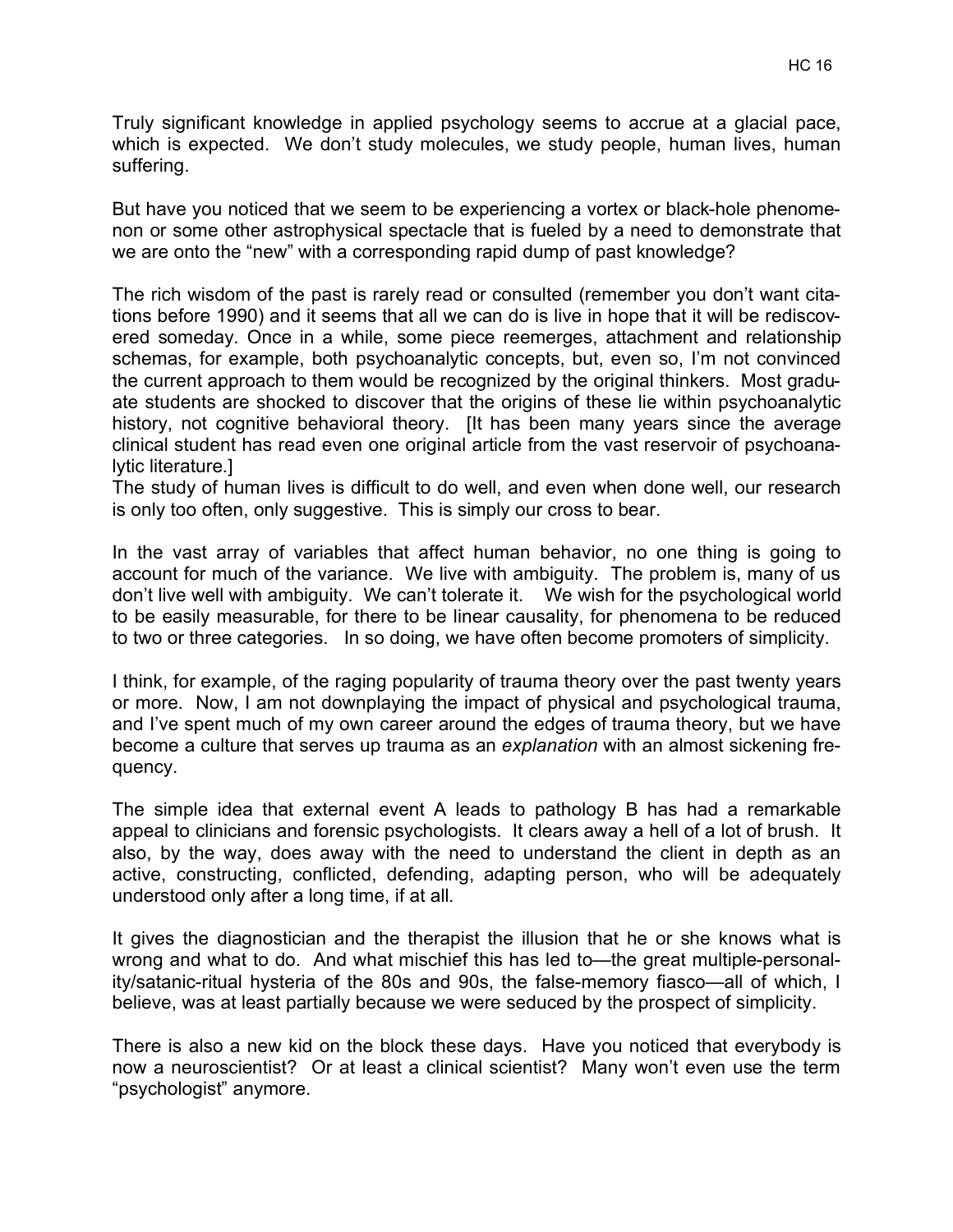How did this happen? Well, I think, it happened partly because of a technological advance—functional magnetic resonance imaging or, as those in the know like to say it, fMRI—that allowed for the examination of the relationship between brain activity and "fill in the blank."

Now much of this *is* quite remarkable from a pure science point of view. The problem, and I think there is a problem, is in application. Increasingly we are hearing the encroachment of neuroscience language (the language of brains and brain function) into the clinical realm and into our understanding of people and pathology.

We grew up hearing how psychologists were incredibly advanced for moving beyond the old "medical model" that viewed those with psychological difficulties as having some sort of disease process. We were so proud in our new approach. But do you feel as though we've gone full circle?

Patients with depression or anxiety or anorexia are now told very straightforwardly and simply that they have a brain disease. And how did they get that disease? Well, genes, of course—genes and neurons. A leads to B leads to C, and so on.

## But, of course, *we do not know this*.

Brain research is in its infancy and what we have, basically, are some interesting correlations between lit-up brain areas and behavior. It is the eagerness of clinicians (and granting agencies and the culture at large) to grab hold of this, however, that points to the problem. And the problem is a flight into oversimplification because of an intolerance of uncertainty and ambiguity.

Now that I am in a research position at the University of Kentucky, hired through the Center for Research on Violence Against Women, and with an academic home in psychiatry, I am aware that other disciplines are not exempt from the scourge of simplification either.

I am currently working on a grant proposal regarding outcomes from psychological maltreatment. Because of the particular slant of the proposal, I needed to include a psychiatrist who specializes in opiates, an epidemiologist who has already done research in Appalachia, and a statistician familiar with the kinds of statistical models that make the rest of our heads spin.

So when I got them all together after having them read some introductory material and speaking to them about the complexity of the area and my desire for an in-depth study, they encouraged me to make the design simpler, to try not to accomplish too much, and to pick one variable so that a clearer path model can be generated and the granting agency will understand better what is being studied. (Actually I have heard this last comment so many times, that I am starting to wonder who NIH has chosen to read these grants!)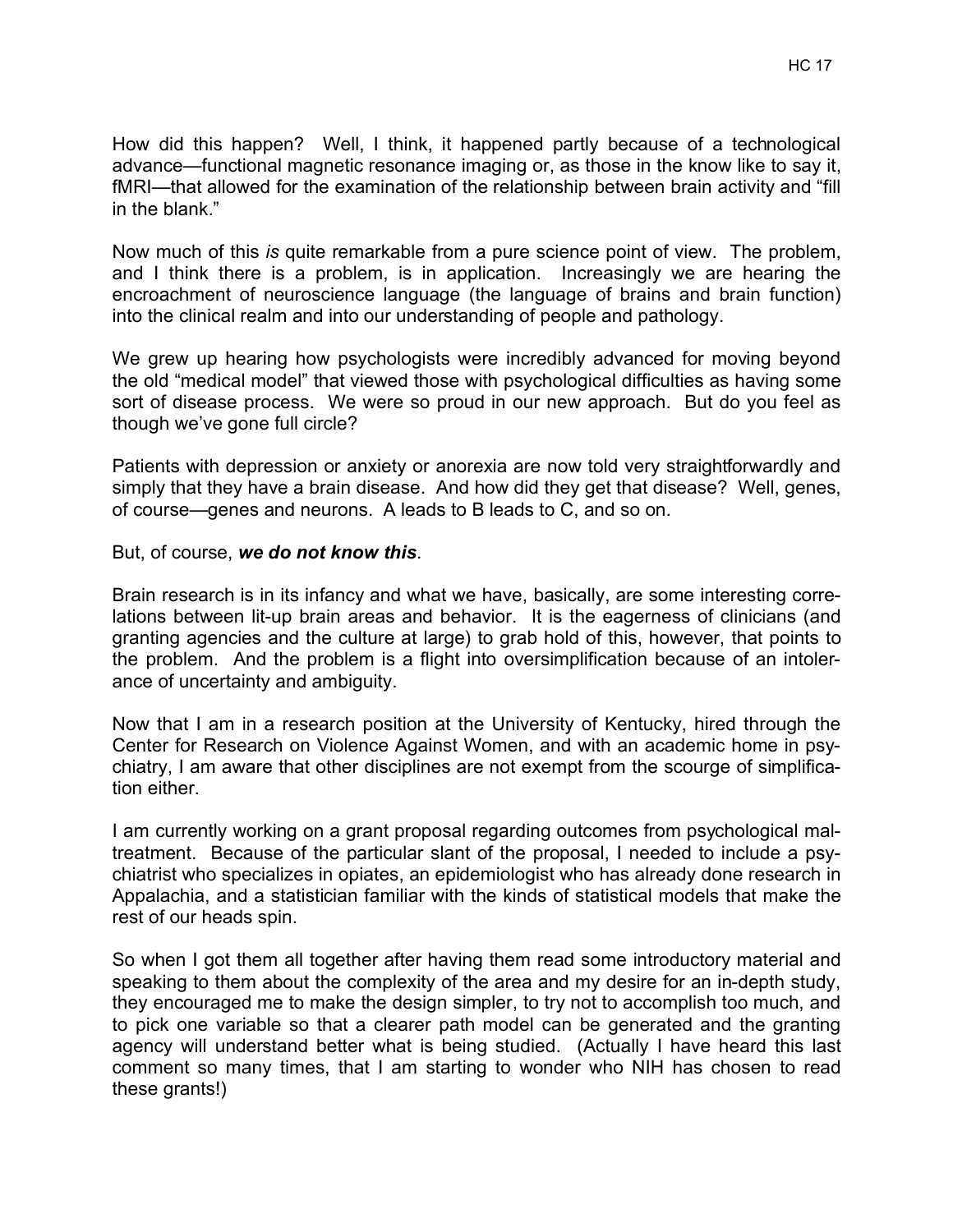The term "abuse," I believe, is by now loaded down to the breaking point with emotional, moral, and socio-political meanings, all having as one aim to reduce, dichotomize, and oversimplify a complex interpersonal phenomenon.

under the heading "psychological *abuse.*"

I came across an interesting article on the NY Times sports page a few weeks back that relates to this. The Times story reported that Dr. Harold Seymour, apparently a wellknown baseball historian, was helped a great deal in his writing and editing by his wife, Dorothy Mills, but failed to credit her or share authorship. Now, since Dr. Seymour's death in 1992, Ms. Mills has worked up, according to the Times, a fairly sizeable resentment about her exclusion, and happily, the Society for American Baseball Research has now given her proper due.

But what caught my eye was this. The Times suggested that Dr. Seymour's failure to share credit with his wife was an example of "what can best be described as intellectual spousal abuse."

"Intellectual spousal abuse." I must admit, that's a new one to me and I've been reading this literature for a long time. It got me to thinking, why did the author put it precisely this way? Why did he not say, for example, that:

Seymour and Mills, having adopted roles in relation to one another that were reflective of the time, colluded to position Mills as an invisible helper, the strong but silent wife behind the professional man and that, by virtue of changing times and her own psychological growth, Ms Mills, at age 81, chose to be something other than silent. She chose to give public voice to apparently longstanding but unexpressed resentment.

Or,

Dr. Seymour, a cantankerous, bull-headed, loveable, but more-than-atouch narcissistic history professor, adored Jane Mills, his one time undergraduate student and typist and woman 17 years his junior, but never managed to detach himself from a view of her, mostly unconscious, as a daughterly clerical assistant—an innocent, adoring, young helper.

Ms. Mills idealized professor Seymour, took refuge in a sense of him as a wise and benevolent father, and unconsciously adopted a submissive, selfsacrificing role in relation to him to complete their complementary and largely happy relationship.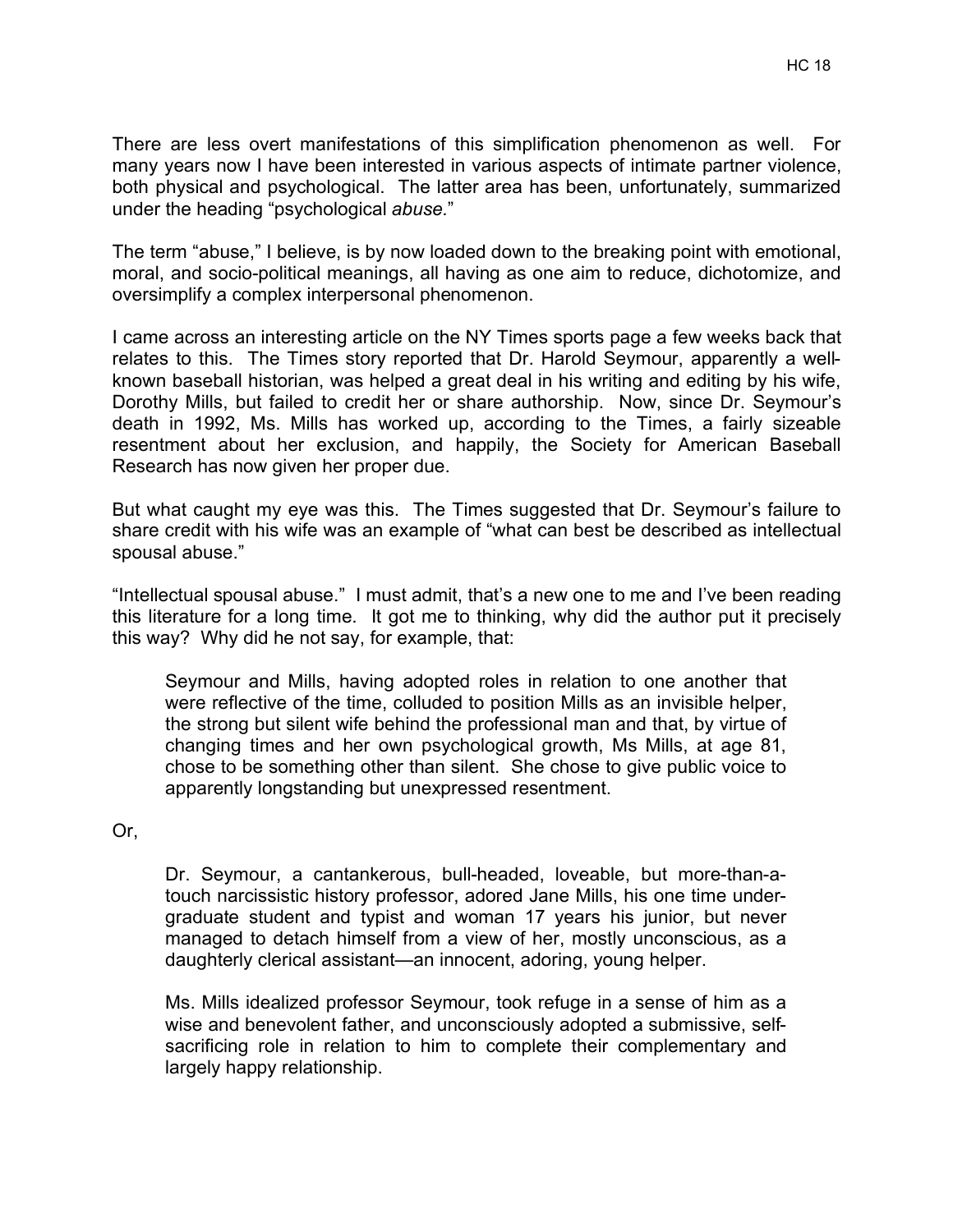Since his death, friends have described her as having become livelier, more outspoken, and more assertive. She has told friends that she has been rethinking aspects of her long marriage.

You get the idea. I've made up almost all of that except the fact that Mills *was* Seymour's undergraduate student and typist and 17 years his junior.

Whatever the reality of Mills' long marriage to Seymour, and the bargain, both conscious and unconscious, that they struck around their collaboration and his failure to credit her great help, it surely must be more complicated than the idea that "Seymour abused Mills."

But the construction "Seymour abused Mills" has obvious allure, which is no doubt why the author chose it. It adopts a term, "abuse," that is all too common in the popular culture, and so it's a shorthand. But shorthand for what? In my view, it's shorthand that translates the great and varied complexity of intimate relationships, with their unconscious contracts around roles and mutual-need gratification, into a simple, morally tinged, and frankly primitive dichotomy of the good one and the bad one, the passive victim and the powerful "abuser."

With one word it says, in effect, "we really know what's going on here," and all the detail, and nuance, and subjectivity that ordinarily would inform an accurate understanding of any relationship *are just not necessary*. The term "abuse," and its implied meaning, reduces, dichotomizes, and simplifies. What a relief!

[I personally bemoan the fact that I cannot persist in believing this type of dichotomy, because I would love to convince those around me that I am obviously the "good" person in my marriage.]

Now reducing, dichotomizing, and simplifying might be just what the NY Times wants out of its sports page writers—though somehow I doubt it. But when the same processes occur in psychologists in their clinical and forensic work and research, then we are in trouble.

I believe that my most current research area—the area of psychological abuse—is in trouble, and how could it not be when it's demarcated by the term "abuse." How is it remotely possible to study psychological cruelty and mistreatment in intimate relationships, a complex transactional phenomenon, when we close down nuanced thought with a weighted and judgmental term like *abuse*?

Well the answer, unfortunately, is that we have not been able to do it very well. One problem that plagues any new research area is measurement, and the area of psychological aggression (that's what I'll call it here instead of abuse) is thus plagued.

How do we determine through measurement whether relationship X is characterized by psychological aggression, whether this aggression is one-sided, or reciprocal? An arti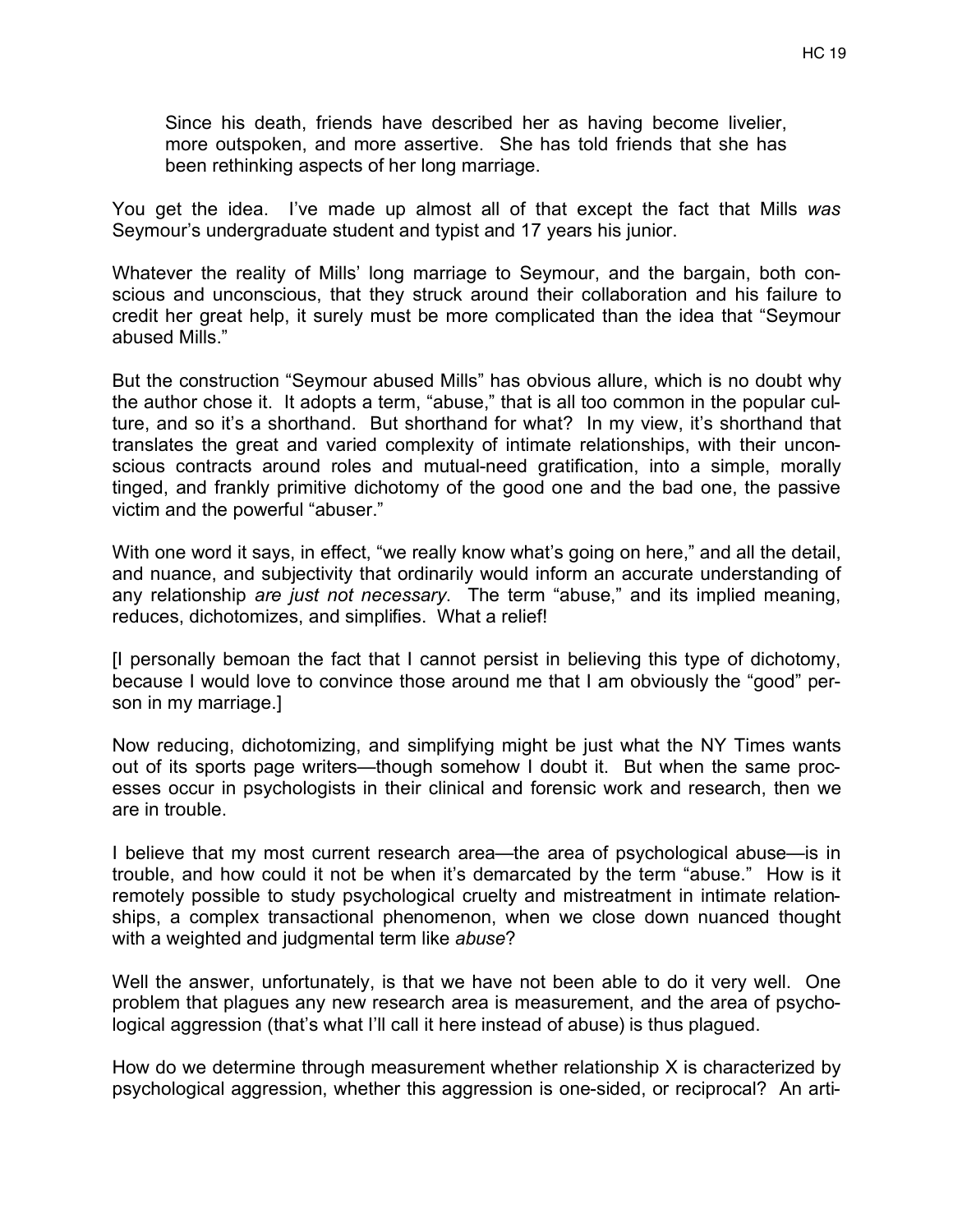measuring psychological aggression, but the first approach in this area has been the construction of rating scales which requires one member of a couple to say, in effect, whether such and such ever happened to him or her, and *much less frequently*, whether he or she *personally* has done such and such.

Now "such and such," based on current measurement devices, has unfortunately included such things as "said something spiteful," or "sulked and/or refused to talk about it," or "yelled at you" alongside much more egregious items.

According to many of these scales, if you endorse any of these conflict items occurring even once, you are put in the category of having been psychologically abused and of being in a psychologically abusive relationship, and of course, by implication, the partner is an abuser. This could almost be comical, if it did not have the potential to create so much mischief.

If our current sensibility regarding couples' interactions is that of hypersensitivity, such that we assign to the mildest conflict or misbehavior or ineptness a label of "abuse," we have lost a view of human beings as a complex mix of altruism and selfishness, empathy and meanness.

All expressions of psychological aggression in couples should not be labeled pathological. I recommend Steven Mitchell's book, *Can Love Last?* Which eloquently discusses how intimate relationships contain and absorb the passion of the drives.

If a*ny* act of psychological coercion, and *any* act designed, wittingly or unwittingly, to induce some negative emotional state in the other—say guilt or anxiety or simple upset—is to be regarded as psychological *abuse*, this leaves very little room, I would say *no* room, for studying psychological aggression in couples as a part of everyday life.

The plot thickens. When we apply the term *abuse* to any instance of psychological mistreatment, as these measurement scales do, we have placed upon that instance, a priori, a boat-load of meaning. We have judged the behavior in moral terms—it is "bad" of course—but we have also arranged the actors according to rigid, and again morally tinged, roles. The actor (the "abuser") is bad, and the receiver (the "victim") is passive, innocent, and to that extent good.

I believe that this dichotomy *sometimes* applies in real life, in real relationships. Sometimes there *is* a powerful, controlling, cruel, sadistic person who assaults a weaker, fearful, intimidated, relatively helpless person using a variety of maltreatment strategies. But if we take a step back, we once again see the psychological world as more complex across couples.

The dichotomy of bad and good, abuser and victim, as appealing as it may be for political and emotional reasons, is terribly, terribly limited—and more to the point, often very wrong. Like physical force, and especially at lower levels of severity, psychological mistreatment in intimate relationships is often reciprocal and done in the service of need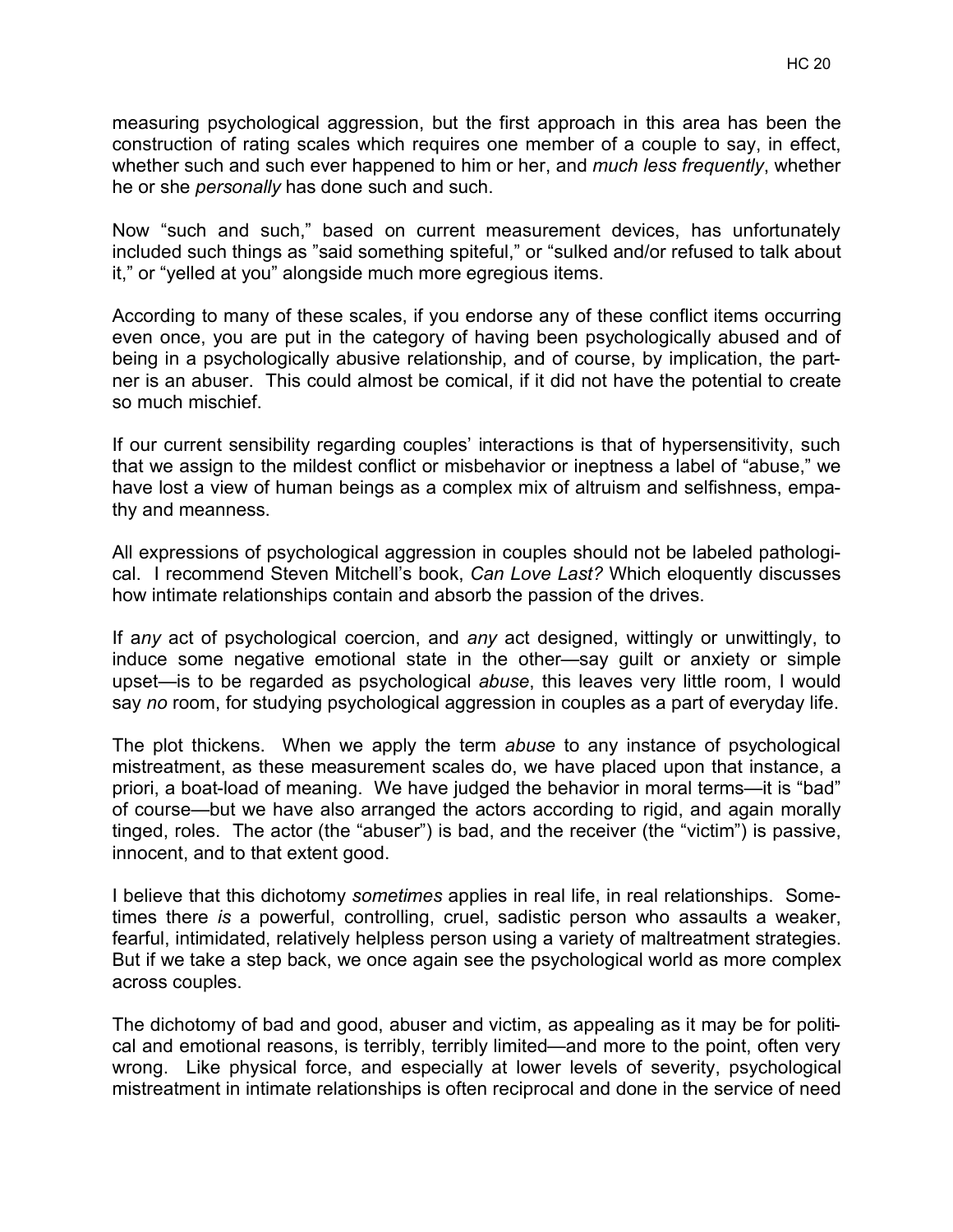gratification, role maintenance, the re-enactment of unconscious object relations paradigms, and anxiety and intimacy regulation. Some research I have conducted in a national sample shows much reciprocity, even to type, although nearly everyone says the partner did more and was more harmful.

Psychological aggression, as a concept, does not fit neatly into the categories of abuser and victim. To suggest that psychological aggression in relationships may arise out of complex interpersonal mechanisms has led to resistance, outcries that, to go beyond the victim/abuser dichotomy, is to blame the victim and deprive her/him of protection.

Regarding violence toward women, in the world of women's advocacy and women's rights, this challenge has been an instructive and powerful concept that has opened eyes and changed a culture—and for that we are all grateful. But, applied to the pursuit of knowledge by clinical and forensic psychologists, the phrase "blaming the victim" is a show stopper.

Researchers investigating *physical* abuse in intimate relationships by women have experienced a firestorm. But, as psychologists, we must continue to ask the tough questions, look squarely at the data, and follow scientific inquiry where it leads us. We should ask questions such as "Why do couples harm one another?" without preconception, other than the idea that human behavior is complex and not reducible to polarized, simplistic categories and roles.

At this point, an unspoken rule of talks such as these is that, while you might get to complain, especially if you've just won an award and the audience is sort of forced to be polite, you've got to suggest some solutions—kind of like the "directions for future research section" of a paper. I must confess, I'm a little short on solutions.

But, in the interest of not leaving you stuck with only the memory of my despair, let me focus briefly on clinical training and clinical research. What I do believe is this—we can't afford to continue pretending that we're providing adequate clinical training in most university programs these days when we no longer even come close.

The dismissiveness and contemptuous attitudes toward psychotherapy and diagnostic training suggest that moving clinical training out of academic settings may actually allow for restoration of the craft to the better place it deserves. Because I hear faculty say "Oh, they can learn the practical end on their internship," maybe the whole appliedtraining experience could be ceded to hospitals and other clinical settings where we still have some (old, I might add) psychologists who could run clinical psychology training programs.

Regarding the research end, entering the area of psychological aggression made me realize that, in that specific area, but also in many aspects of clinical research, we need to back up rather than speed ahead, spend more time understanding complex phenomena, write about problems and inadequacies of research design, and work with profes